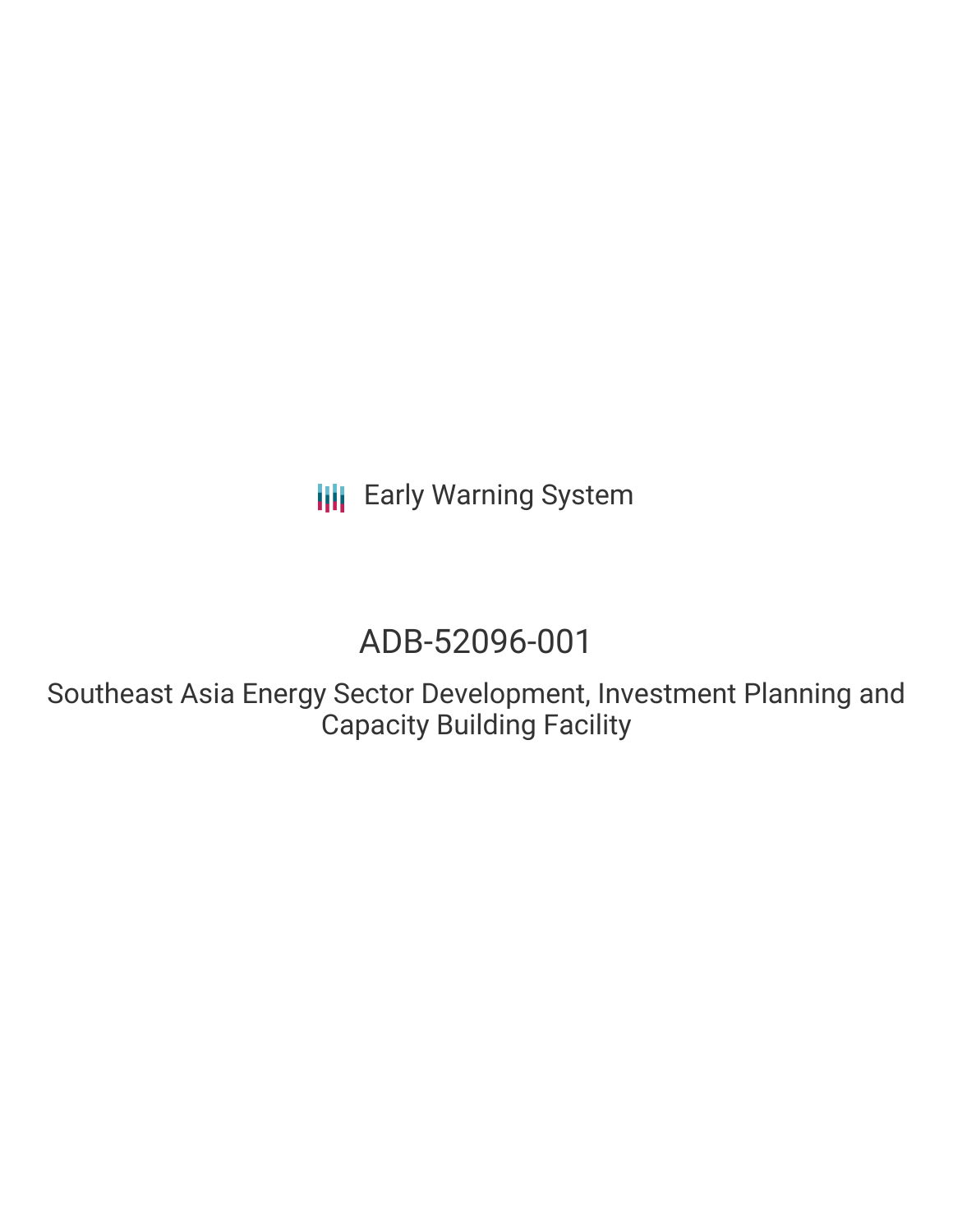

## **Quick Facts**

| <b>Countries</b>               | Cambodia, Indonesia, Myanmar, Philippines, Vietnam |
|--------------------------------|----------------------------------------------------|
| <b>Financial Institutions</b>  | Asian Development Bank (ADB)                       |
| <b>Status</b>                  | Active                                             |
| <b>Bank Risk Rating</b>        |                                                    |
| <b>Voting Date</b>             | 2018-10-01                                         |
| <b>Investment Type(s)</b>      | Advisory Services, Grant                           |
| <b>Investment Amount (USD)</b> | $$5.40$ million                                    |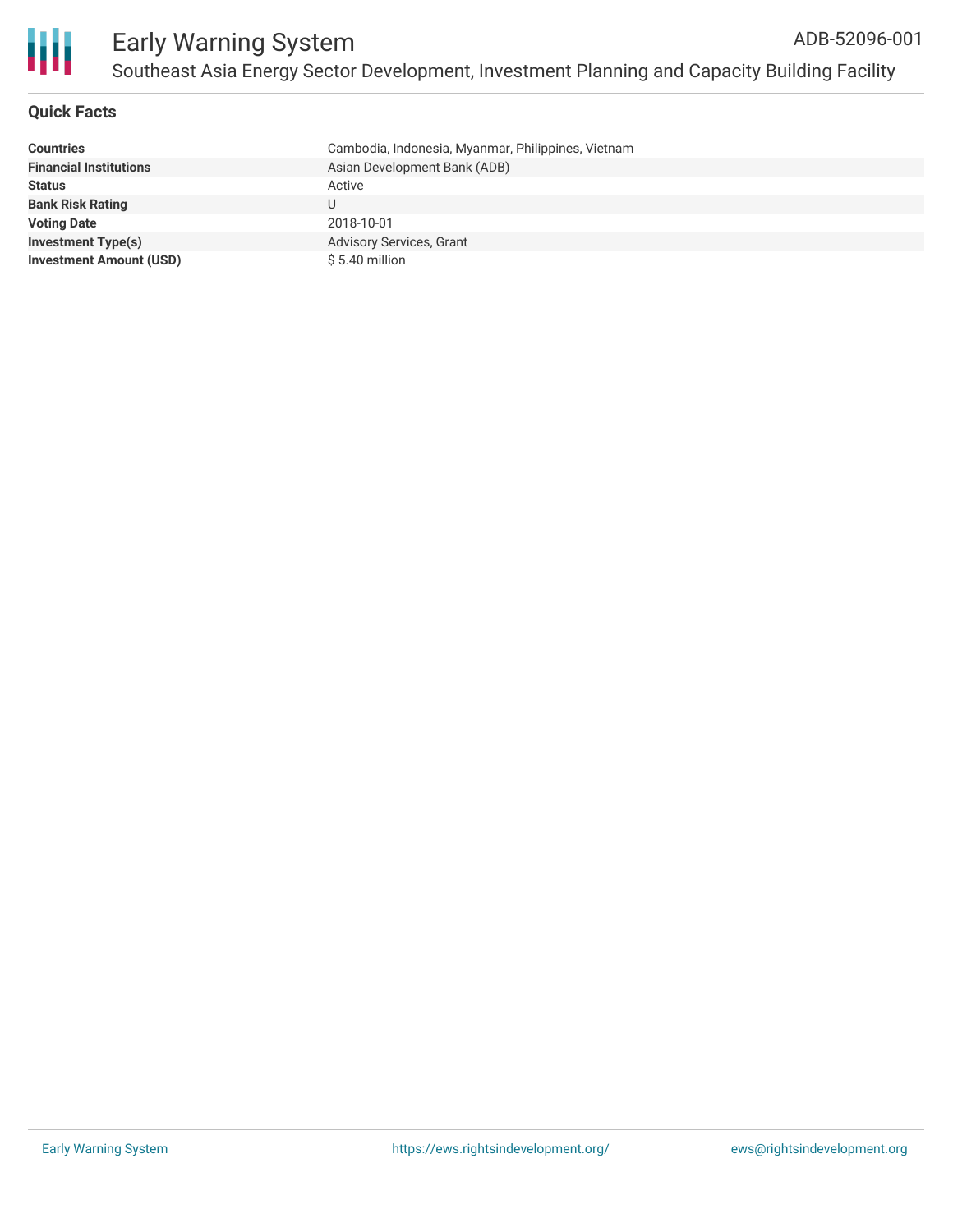

## **Project Description**

According to bank documents, the proposed transaction technical assistance (TA) facility will provide project preparatory assistance, technical support, policy advice, knowledge sharing, and capacity building, and subsequently, strengthen due diligence and improve project readiness to Southeast Asian developing member countries (DMCs) for a series of lending projects and programs identified in the country operations business plans, 2018-2020. The TA will initially support (i) Support for a Sustainable Power Sector (Cambodia), (ii) Accelerating Renewable Energy and Energy Efficiency Expansion (Viet Nam), (iii) Carbon Capture and Storage (CCS) Activity in the Natural Gas Processing Sector (Indonesia); (iv) Geothermal Sector Project (Indonesia), (v) Power Network Development Program II (Myanmar), (vi) GMS Cross-Border Power Trade and Distribution Project (Lao PDR); and (vii) Sustainable Rural Power Supply Project (Philippines). These energy sector projects require similar preparation, due diligence, design and readiness activities. The transaction TA facility will encompass individual TAs listed in the Southeast Asia region's Country Operations Business Plans (COBP) 2018-2020.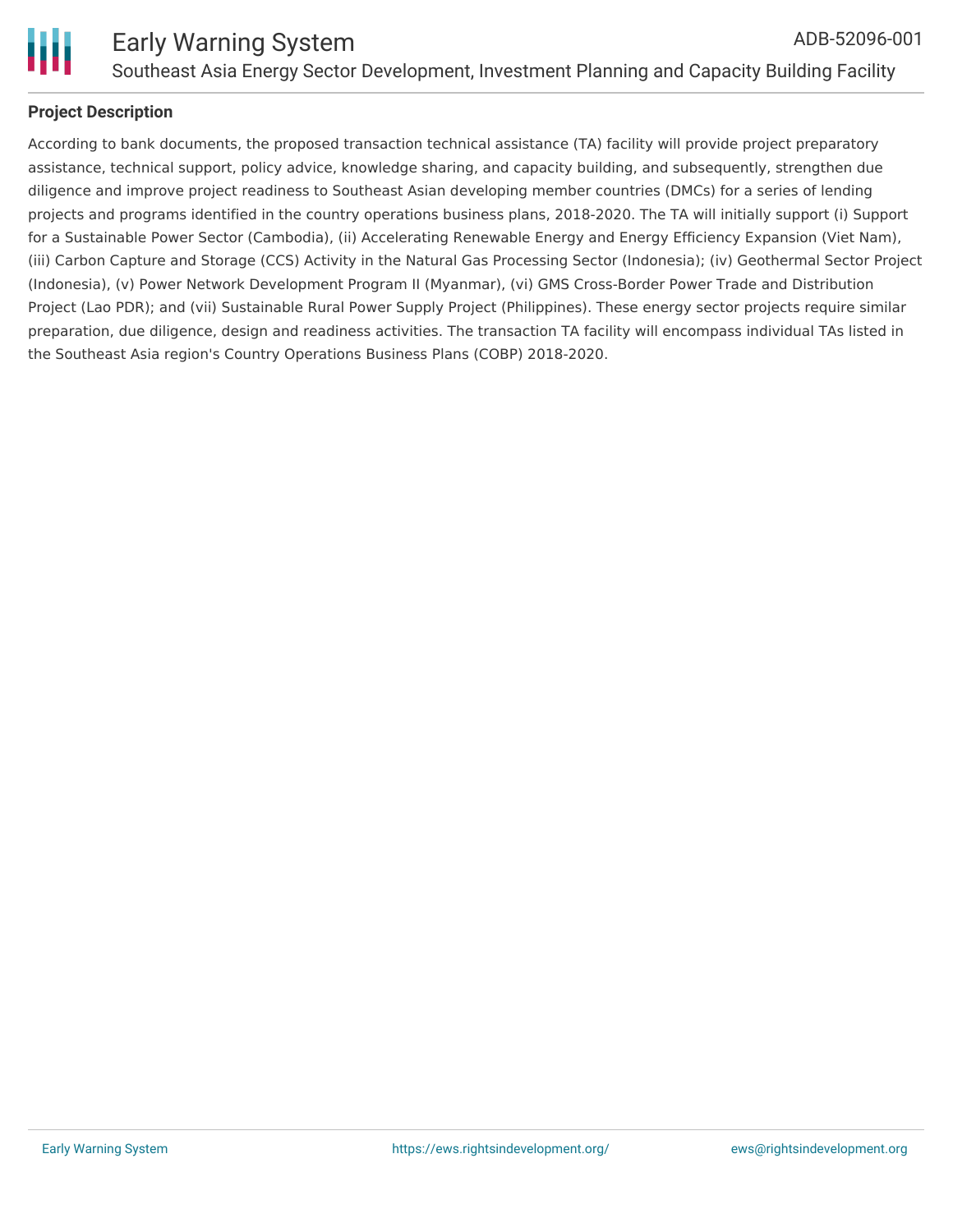

#### **Investment Description**

Asian Development Bank (ADB)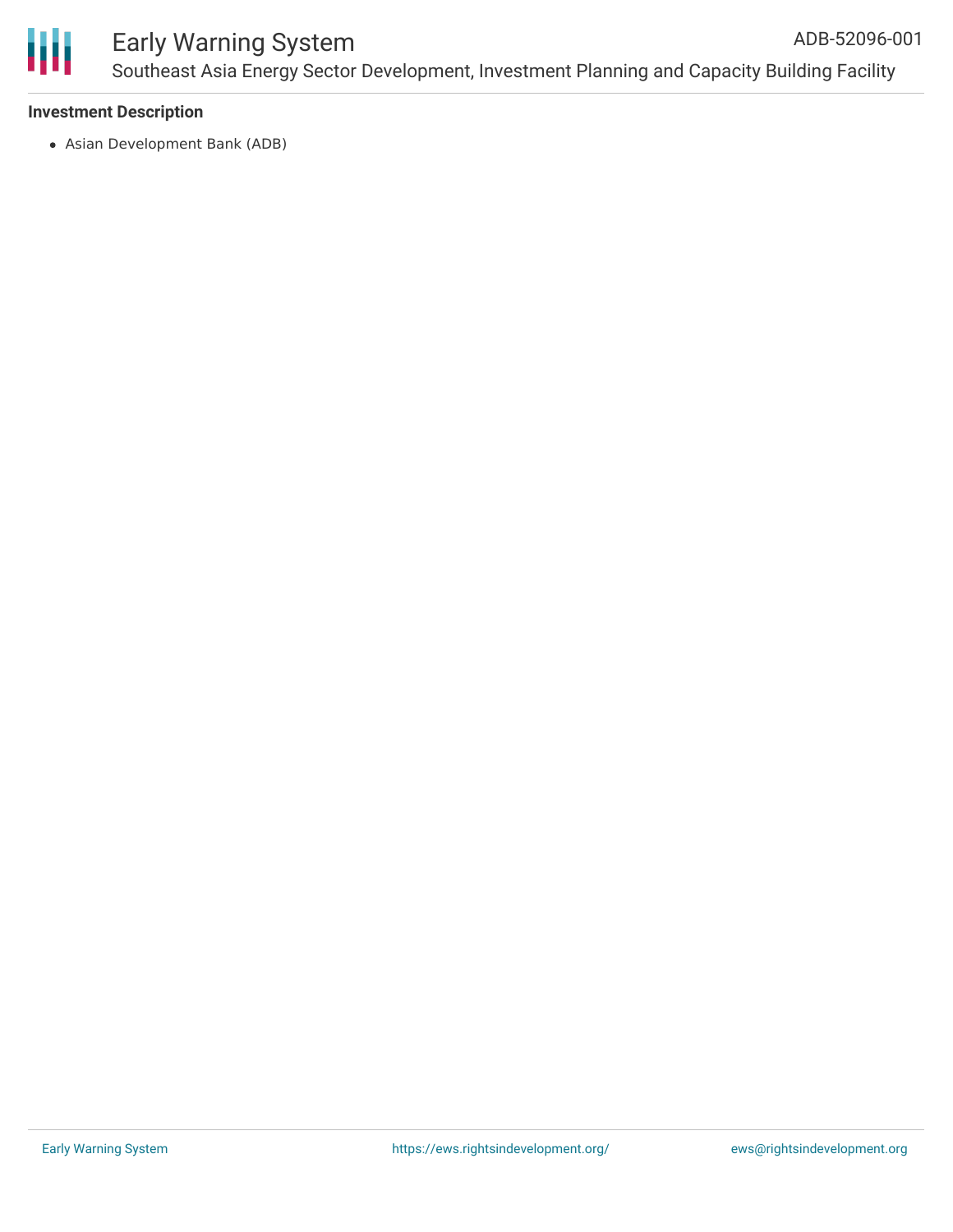

#### **Contact Information**

Responsible ADB Officer Lee, Hyunjung Responsible ADB Department Southeast Asia Department Responsible ADB Division Energy Division, SERD Executing Agencies Asian Development Bank 6 ADB Avenue, Mandaluyong City 1550, Philippines

#### **ACCOUNTABILITY MECHANISM OF ADB**

The Accountability Mechanism is an independent complaint mechanism and fact-finding body for people who believe they are likely to be, or have been, adversely affected by an Asian Development Bank-financed project. If you submit a complaint to the Accountability Mechanism, they may investigate to assess whether the Asian Development Bank is following its own policies and procedures for preventing harm to people or the environment. You can learn more about the Accountability Mechanism and how to file a complaint at: http://www.adb.org/site/accountability-mechanism/main